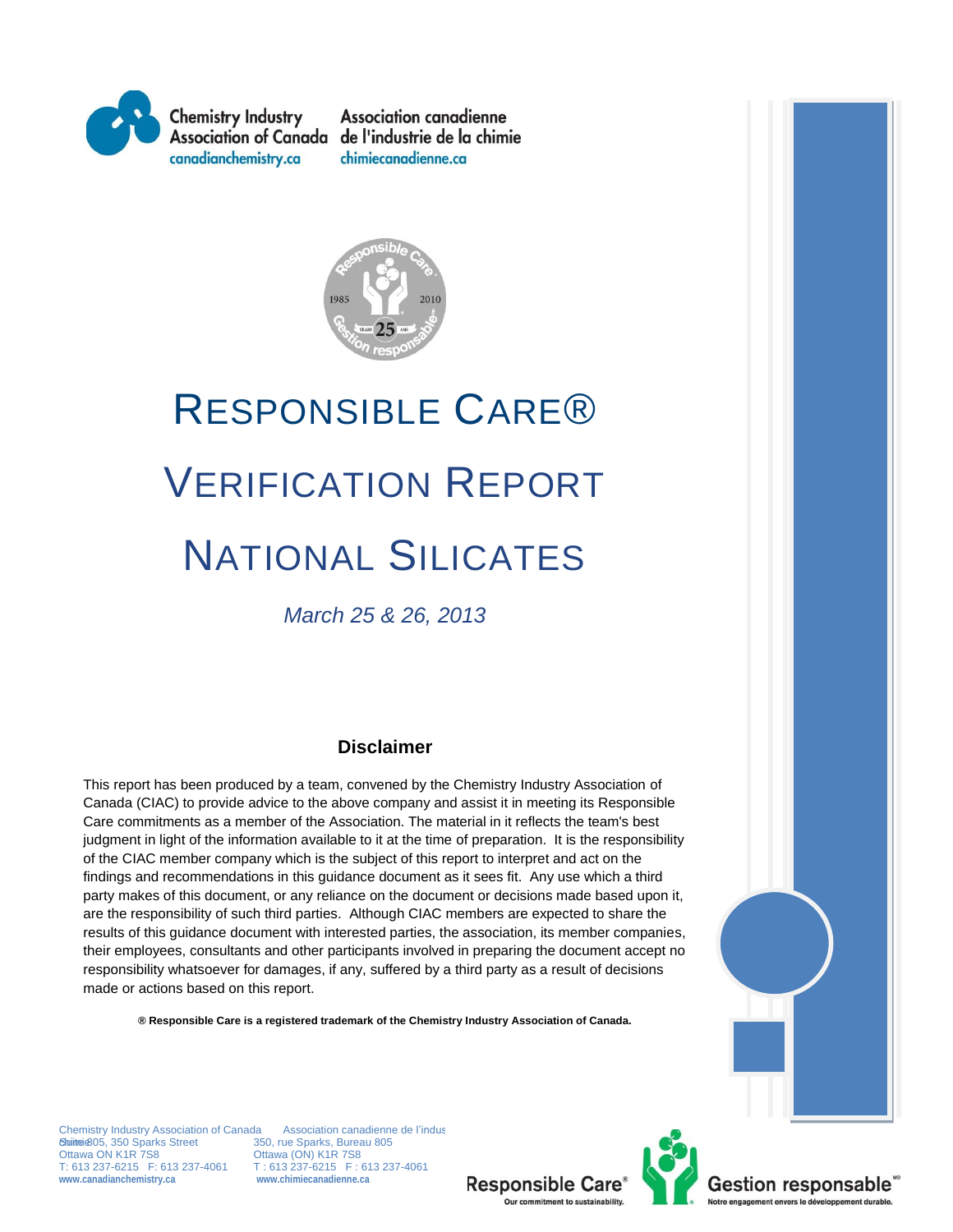## EXECUTIVE SUMMARY

This report documents the observations and conclusions of the independent verification team tasked with conducting a Responsible Care Verification of National Silicates. The verification was undertaken on March 25 to March 26, 2013 and included a team visit to Etobicoke (Toronto) ON. This was the sixth Responsible Care verification completed for National Silicates. The last verification was completed in April 2010.

As a result of the examination conducted, the verification team is of the opinion that the Responsible Care Ethic and Principles for Sustainability are guiding company decisions and actions, and that a self-healing management system is in place to drive continual improvement. The team believes that the company is capable of responding to the Finding Requiring Action identified during the verification - summarized below and discussed in detail in the report. The verification is complete and no further involvement is required by the verification team.

Signed: \_\_\_\_\_\_\_\_\_\_\_\_\_\_\_\_\_\_\_\_\_\_\_\_\_\_\_\_\_\_\_\_\_\_\_\_\_\_\_ Date: 28 April, 2013

**Gerry Whitcombe** Verification Team Leader

For more information on this or a previous Responsible Care Verification Report, please contact your local company site or the company's overall Responsible Care coordinator:

Jennie Houle Manager, Environment, Health & Safety 416-255-7771 Jennie.houle@silicates.com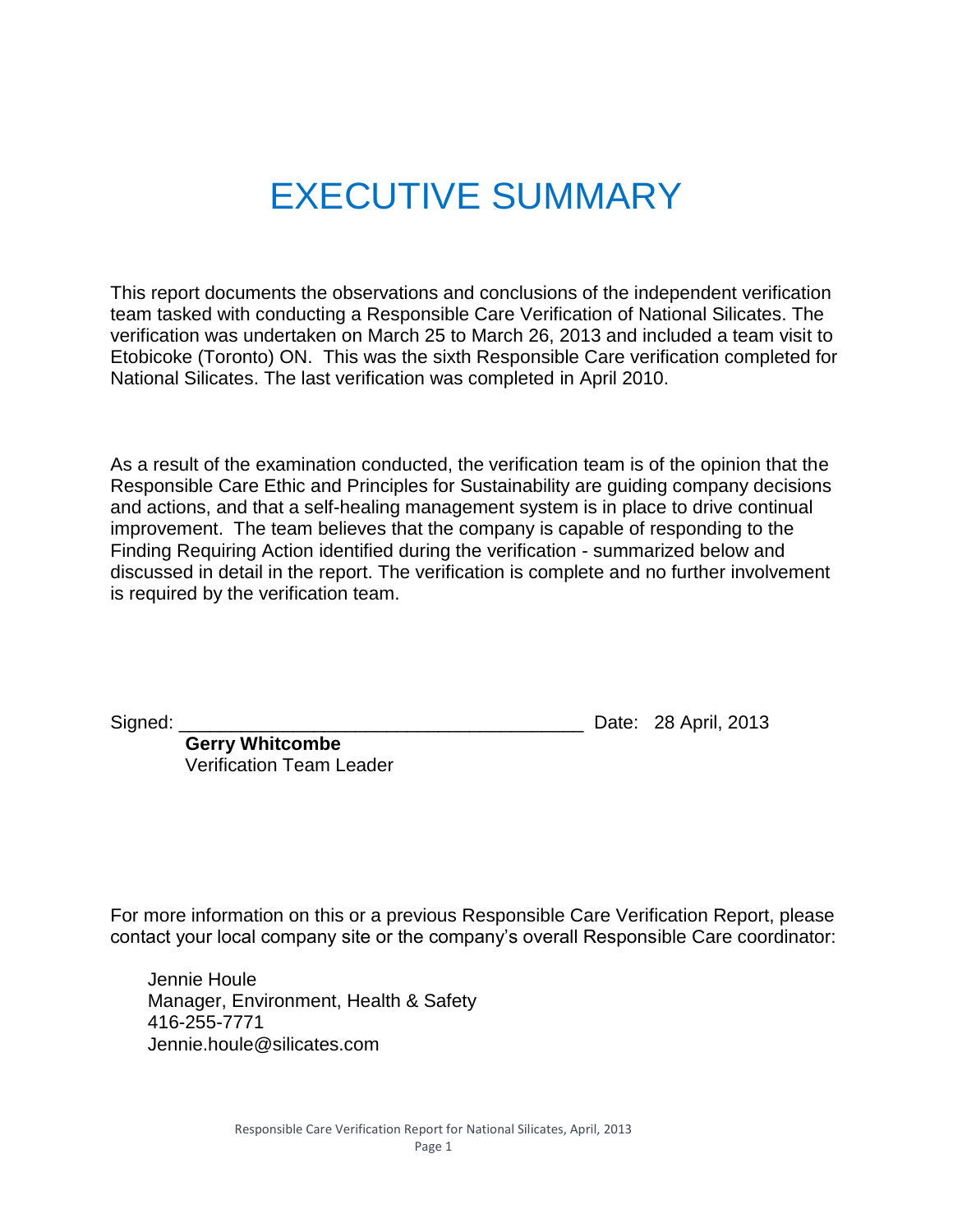## Summary of Verification Team Observations

## Findings Requiring Action

1. [There is a Finding Requiring Action that the company did not have its Dislocation](#page-9-0)  [Policy available. \(OP38\)........................................................................................](#page-9-0) 9

## Improvement Opportunities

- 1. [There is an improvement opportunity when the company utilizes the eMOC](#page-7-0)  [process in the design and construction of facilities and equipment to structure the](#page-7-0)  [review required to allow for the consideration of OP1 -](#page-7-0) OP6 in the same way [Canadian Federal, Provincial and Municipal laws and regulations are considered.](#page-7-0) [7](#page-7-0)
- 2. [There is an improvement opportunity to](#page-8-0) review OP7 to determine whether the [company should implement a periodic review of its systems to ensure that](#page-8-0)  [adequate and effective procedural controls are in place covering all hazards.](#page-8-0) ..... 8
- 3. [There is an improvement opportunity to develop a program to diminish process](#page-9-1)  [dust and to develop a program to remove accumulated deposits from process](#page-9-1)  areas (OP22). [.......................................................................................................](#page-9-1) 9
- 4. [There is an improvement opportunity to review the requirements of this section](#page-10-0)  [and modify, as necessary, the pandemic plan, to cover all code areas. Make use](#page-10-0) [of CIAC's 'Business Continuity Planning Implementation Aid to conduct the review](#page-10-0)  (OP 49-55). [.........................................................................................................](#page-10-0) 10
- 5. [There is an improvement opportunity to influence corporate or to develop a local](#page-10-1)  [modification to track CAPA items to ensure timely closure.](#page-10-1) ................................ 10
- 6. [There is an improvement opportunity to broaden the Etobicoke recycle program](#page-10-2)  to include kitchen recyclables. [............................................................................](#page-10-2) 10
- 7. [There is an improvement opportunity to develop and maintain an updated listing](#page-11-0)  [of products that contribute to resource conservation \(and what that contribution](#page-11-0)  [is\) and, among other objectives, to use this material in the promotion of](#page-11-0)  Responsible Care. [..............................................................................................](#page-11-0) 11
- 8. [There is an improvement opportunity to consolidate efforts to promote](#page-11-1)  [Responsible Care by Name for all code areas under one company banner.](#page-11-1) ...... 11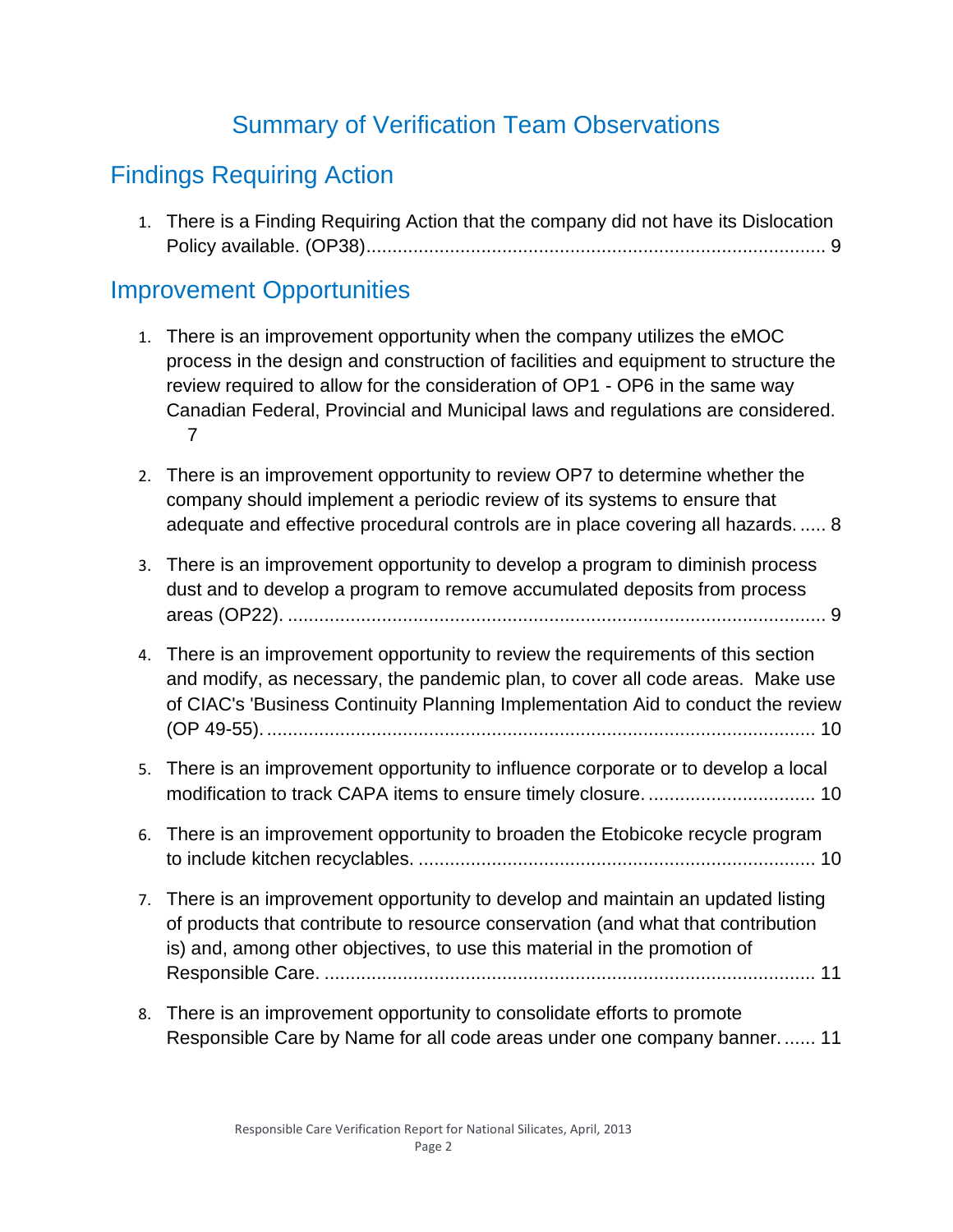| 9.                          | There is an improvement opportunity to utilize the new Director of Sustainability<br>to assist in the promotion of Responsible Care and Sustainability in Canada to        |  |  |  |
|-----------------------------|----------------------------------------------------------------------------------------------------------------------------------------------------------------------------|--|--|--|
|                             | 10. There is an improvement opportunity for the company to introduce Responsible<br>Care wording into commercial contracts as they are renewed or written 12               |  |  |  |
|                             | 11. There is an improvement opportunity to return the 'days since last injury' sign to<br>its former location since it is also a communication device for the community 13 |  |  |  |
|                             | 12. There is an improvement opportunity to formalize a regular and innovative way to<br>communicate to the community both as a business and a Responsible Care             |  |  |  |
|                             | 13. There is an improvement opportunity to document the who, what, when, why and<br>how often of the company's expectations on interaction with public officials  13       |  |  |  |
|                             | 14. There is an improvement opportunity to present to all similar institutions the same                                                                                    |  |  |  |
|                             | 15. There is an improvement opportunity to identify, understand and engage NGO's<br>that might have an impact on operations and/or products.  14                           |  |  |  |
| <b>Successful Practices</b> |                                                                                                                                                                            |  |  |  |
|                             | 1. Although not required to do so the company utilizes UN designated packaging                                                                                             |  |  |  |
| 2.                          | The company's support for its employees BBS effort and in particular the BBS<br>conference held annually at a rotating North American sites, run by and for                |  |  |  |
|                             | 3. The company has also introduced BBS to its contractors which the team views as                                                                                          |  |  |  |

- [a successful practice.............................................................................................](#page-9-3) 9 4. [The recent opportunity for the Valleyfield plant manager to discuss manufacturing](#page-14-2)  [\(and Responsible Care\) with representatives from a Chinese firm is a 'successful](#page-14-2) 
	- [practice'...............................................................................................................](#page-14-2) 14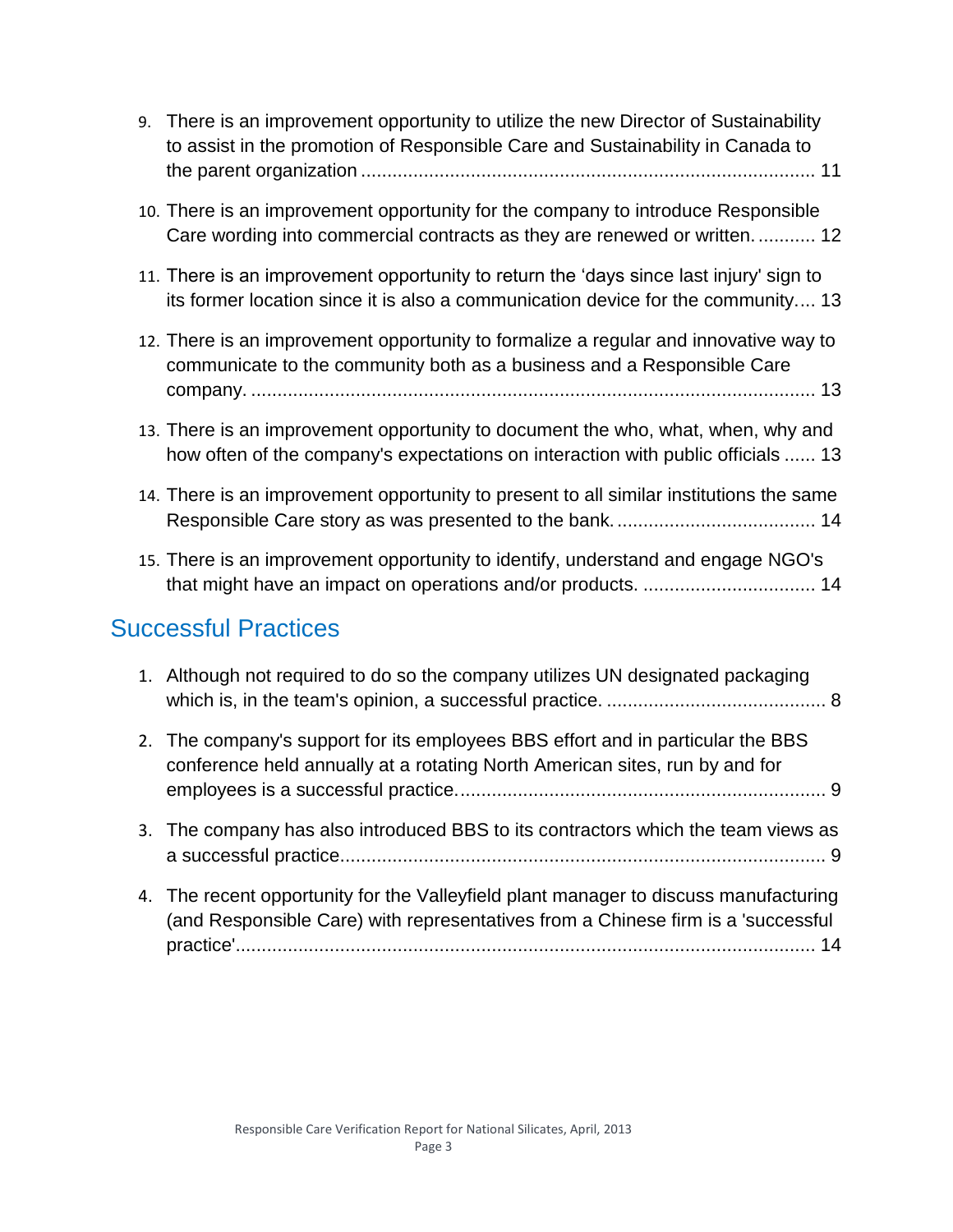## 1. Introduction 1.1 About Responsible Care Verification

As a member of the Chemistry Industry Association of Canada (CIAC),the most senior executive responsible for National Silicates' operations in Canada attests annually to CIAC and its peers that the company's operations conform to the expectations contained in the Responsible Care Commitments and are guided by Responsible Care Ethic and Principles for Sustainability.

## *The Responsible Care® Ethic and Principles for Sustainability*

*We dedicate ourselves, our technology and our business practices to sustainability - the betterment of society, the environment and the economy. The principles of Responsible Care® are key to our business success, and compel us to:*

- work for the improvement of people's lives and the environment, while striving to do no harm;
- be accountable and responsive to the public, especially our local communities, who have the right to understand the risks and benefits of what we do;
- take preventative action to protect health and the environment;
- innovate for safer products and processes that conserve resources and provide enhanced value;
- engage with our business partners to ensure the stewardship and security of our products, services and raw materials throughout their life-cycles;
- understand and meet expectations for social responsibility;
- work with all stakeholders for public policy and standards that enhance sustainability, act to advance legal requirements and meet or exceed their letter and spirit;
- promote awareness of Responsible Care, and inspire others to commit to these principles.

As an element of this commitment to Responsible Care, National Silicates must, every three years, participate in an external verification intended to:

- Provide the Executive Contact with an external perspective when assessing if the company is indeed meeting the intent of the Responsible Care Commitments, along with advice on areas that may require attention;
- Identify opportunities for assisting the company when benchmarking its own practices and performance against those of its peers, thus supporting continual improvement;
- Contribute to the credibility of Responsible Care amongst company personnel and stakeholders, as well as the stakeholders of the broader industry;
- Identify successful company practices that can be promoted to peers in the CIAC membership; and
- Support the identification of areas of common weakness so that collective tools and guidance can be developed to improve performance in those areas across the CIAC membership.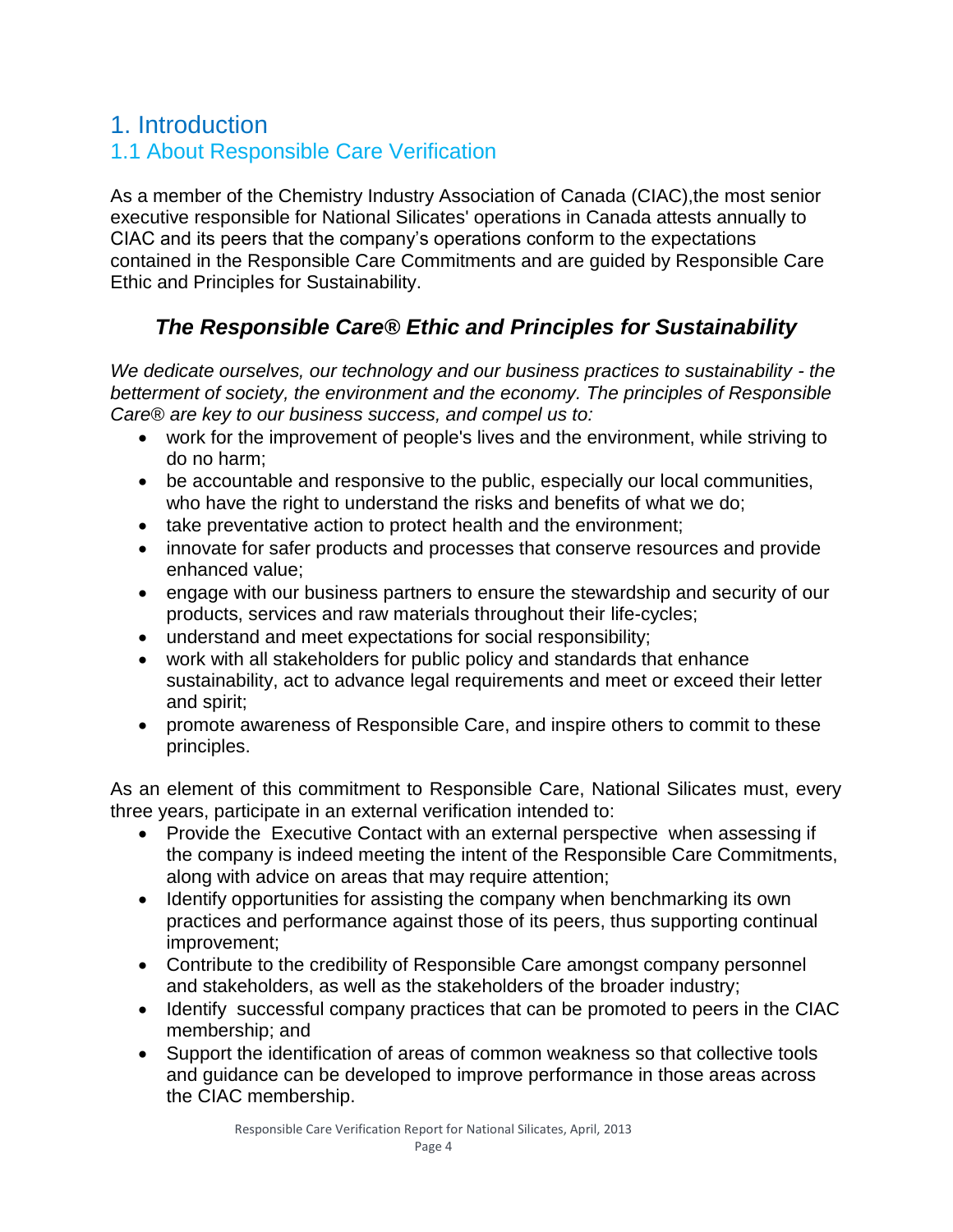Verification is conducted according to a common protocol, developed by the association's members and others, including several critics of the chemical industry. The verification is conducted by a team consisting of:

- Knowledgeable industry experts with experience in Responsible Care;
- A representative of the public at large (usually with a public interest background and with experience in Responsible Care gained from serving on the CIAC's National Advisory Panel) and
- One or more representatives of the local communities where the company's facilities are located.

Once completed, the Verification Report is made publicly available through the CIAC website (www.canadianchemsitry.ca). National Silicates is also expected to share the report with interested persons in its communities and other stakeholders as part of its ongoing dialogue processes.

Additional information on Responsible Care and/or the verification process can be found at the CIAC website www.canadianchemistry.ca, or by contacting the Responsible Care staff at CIAC at glaurin@canadianchemistry.ca or (613)292-8663 extension 233.

## 1.2 About National Silicates

National Silicates is a wholly owned subsidiary of PQ Corporation based in Malvern PA. PQ Corporation in turn is owned by The Carlyle Group a U.S. based private equity firm. In Canada National Silicates produces sodium and potassium silicates in solid, liquid and powder form at their Etobicoke ON facility, sodium silicates in solid and liquid form at their Valleyfield QC facility, liquid sodium and potassium silicates at their Whitecourt AB facility, liquid sodium silicates at their Parksville BC facility, liquid sodium silicates and magnesium sulphate at their Surry BC facility. A small liquid sodium silicate storage facility is located in Fort Frances ON and a Technical Center is located in Etobicoke ON

National Silicates or their parent company have developed several eco-friendly products for the water treatment industry, oil and gas drilling, the paving industry and the paper recycling industry.

For a more extensive description of both National Silicates and PQ Corporation and their products visit: www.silicates.com or www.pqcorp.com .

## 1.3 About This Verification

The verification of National Silicates was conducted on March 25 to March 26, 2013 and included a team visit to the Etobicoke (Toronto) ON manufacturing facility and Technical Center. During the course of the verification, the team had the opportunity to interact with a variety of company personnel. Attachment 2 contains a list of those individuals interviewed and their affiliations.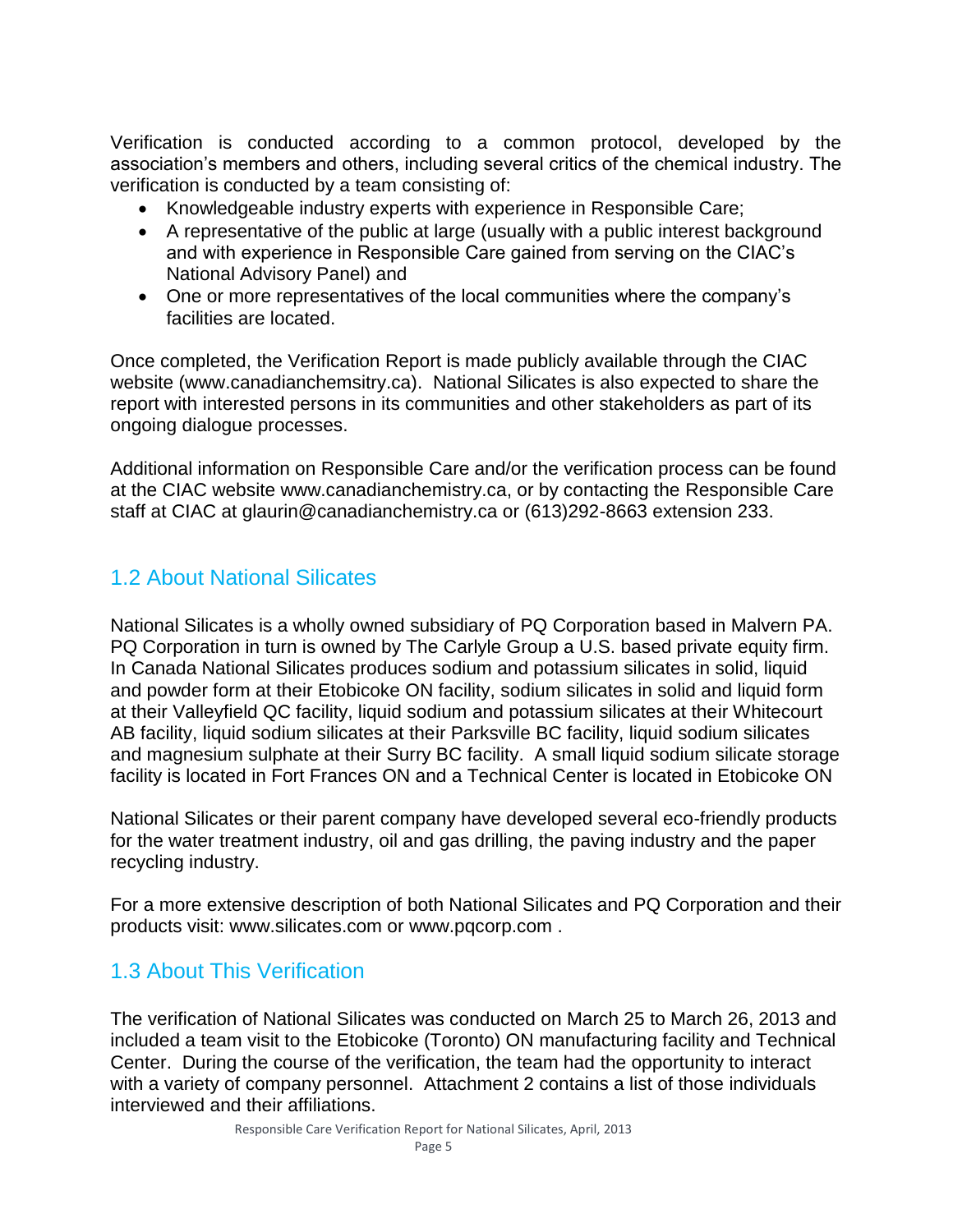This was the sixth Responsible Care verification completed for National Silicates. The last verification was completed in April, 2010.

| Name                   | Affiliation                     | Representing           |
|------------------------|---------------------------------|------------------------|
| <b>Gerry Whitcombe</b> | <b>CIAC Verifier</b>            | Industry (team leader) |
| <b>Gerry Moss</b>      | <b>CIAC Verifier (Observer)</b> | Industry               |
| <b>Brenda Lorentz</b>  | <b>CIAC Verifier</b>            | Public-At-Large        |
| <b>Chris Goddard</b>   | <b>Local Community Rep</b>      | Etobicoke              |
| Nicole Thibeault       | Local CAP                       | Valleyfield            |
| <b>Archie Kerr</b>     | <b>CIAC Verifier (Observer)</b> | Industry               |

The verification team was comprised of the following individuals.

## 2. Team Observations Concerning the Responsible Care Commitments (Codes and Benchmark and Collective Expectations)

During the verification of National Silicates, the verification team looked for evidence that the company was addressing the expectations documented in the Responsible Care Commitments (152 code elements plus 28 benchmark and collective expectations). While considering all aspects of the Responsible Care Commitments during the verification, the team placed an emphasis on conducting a more in-depth examination of certain company aspects identified by the company or the team. These were generally related to CIAC's current emphasis on sustainability.

In communicating its observations, the verification team will make repeated reference to the following categories of observations:

1. **Findings Requiring Action** document instances where the verification team observes specific company actions (or the absence of company actions) which are inconsistent with the detailed codes and benchmark and collective expectations contained in the Responsible Care Commitments. Where possible, the verification team will communicate, based on their experience and judgment, why it is inconsistent and how the observation relates back to a possible gap in the expected management system and / or the ethic and principles underpinning company actions. The team may also provide advice on how the situation might be responded to.

2. **Works in Progress** document instances where the verification team has observed the company self-initiating actions in response to identified gaps and deficiency arising from other internal or external audit and review activities, or where the company has self-initiated important improvement opportunities.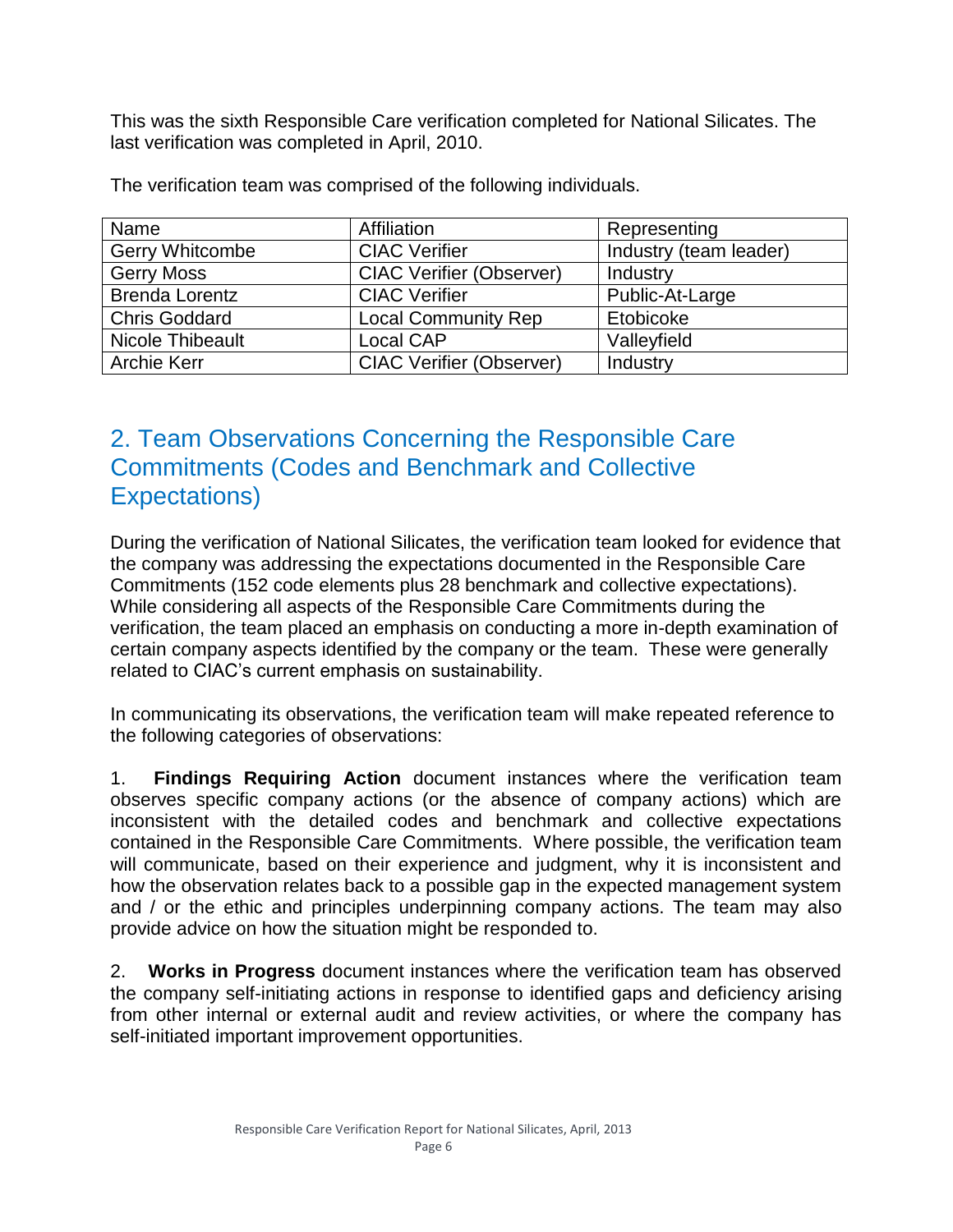3. **Successful Practices** document instances where the team believes the company has taken actions that strongly support sustained excellence in performance, and which should be communicated throughout the CIAC membership.

4. **Improvement opportunities** identify instances where the verification team has observed company actions and decision making as being largely consistent with the expectations detailed in the Responsible Care Commitments, but for which the team is of the opinion that the company could support further improvement by considering alternate or additional benchmarks when undertaking its planning and decision making.

The verification team's observations of how the company has addressed the Responsible Care Commitments are as follows:

#### 2.1 Team Observations Concerning Operations Code

The company has a very strong implementation of the Operations Code.

#### **2.1.1 Design and Construction of Facilities and Equipment**

The company has access to corporate resources for any grassroots facility and any such facility would be build using global standards. For new construction at existing facilities they utilize their newly implemented global eMOC (electronic Management of Change) process which is based on an electronic tool. Customization of this tool is possible but would require global approval.

However, the items listed in OP1-6 should be considered for any new design and one way these could be handled locally would be the same way the company currently handles laws and regulations. That is, similar to how an expert in regulation reviews all affected changes an expert in OP1-6 would review all 'Design and Construct' changes.

One example of this would be a review of all plant expansions for their impact on the company's buffer zone as required under OP3.

<span id="page-7-0"></span>There is an improvement opportunity when the company uses the eMOC process for the design and construction of facilities and equipment to formally include reviews by experts in code elements OP1 – OP6.

The company meets Responsible Care implementation expectations for this area.

#### **2.1.2 Operations Activities**

The company has many policies, standards and procedures to ensure that controls are applied appropriately to the sections covered in this area (General Considerations, Laboratory Practices, Transportation and Physical Distribution and Maintenance). Procedural reviews are conducted regularly and as necessary when an eMOC has been initiated. In addition annual 'Aspect and Impact' reviews related to the company's certification under ISO14001 are conducted.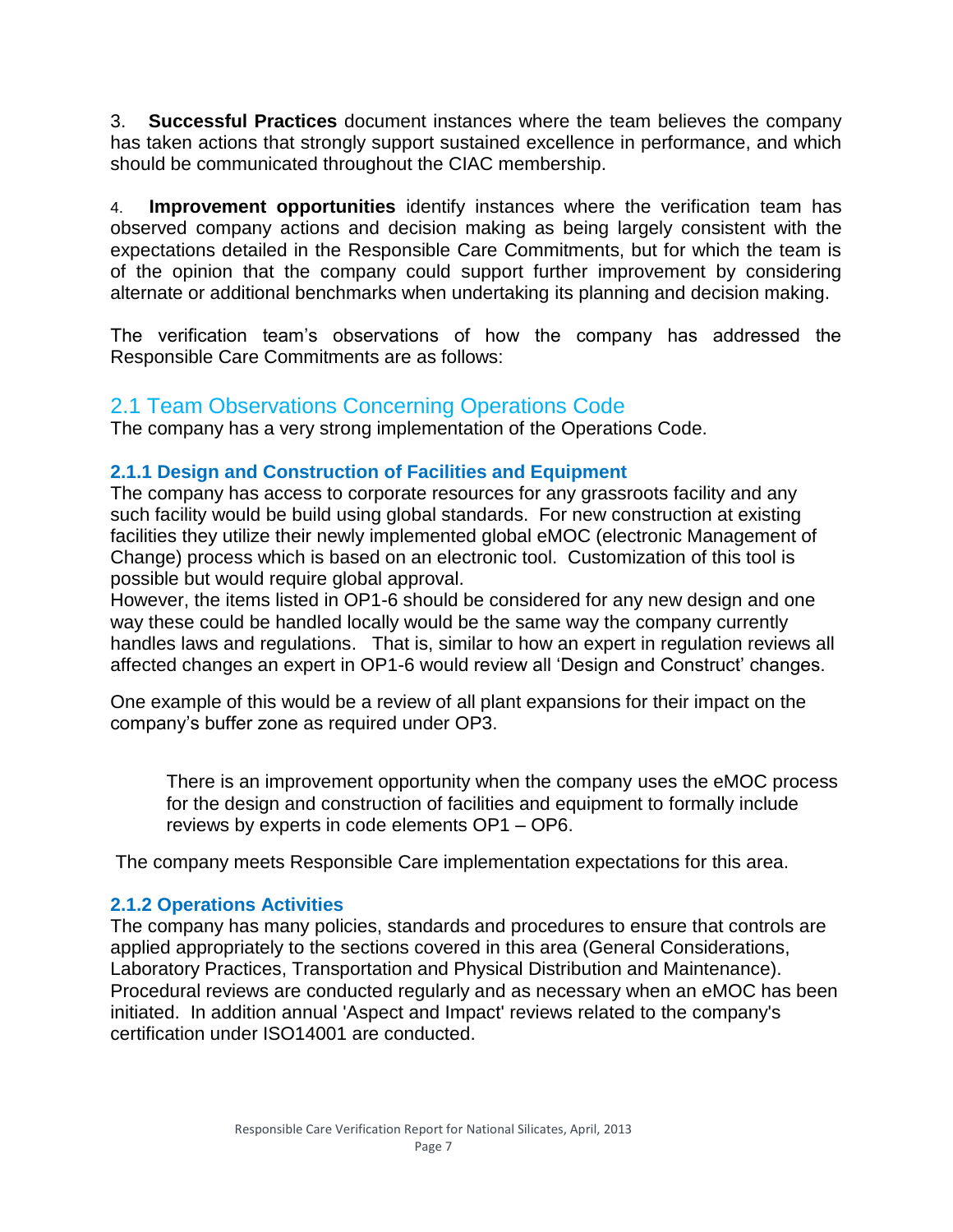In this code area OP7 requires companies to 'periodically review the full range and scope of its business….' In performing such reviews the company can ensure that all control procedures are consistent, appropriate for the hazard under consideration and up-to-date.

Section e) of OP7 requires all hazards (not just highly hazardous materials as covered under Process Safety Management) are understood and that effective procedural controls have been put in place. The company's primary hazards are electricity, heat and pressure and it is the unintended release of this energy which would be of concern.

The company's goal of zero injuries is excellent and the utilization of an employee led BBS (Behaviour Based Safety) process (among other programs) will be a large contributor to achieving the goal. An additional and independent contributor to the goal would be an increased focus on process safety and the team believes a periodic and systematic approach in applying OP7, with an initial focus on section e) would be beneficial.

<span id="page-8-0"></span>There is an improvement opportunity to review OP7 to determine whether the company should implement a periodic review of all of its systems to ensure that adequate and effective procedural controls are in place covering all hazards.

Of note in the Transportation and Physical Distribution area is the company's practice of conducting their own audits of motor carriers to ensure they obtain performance information. By doing so the company feels they are establishing partnerships with their carriers.

<span id="page-8-1"></span>Although not required to do so the company utilizes UN designated packaging which is, in the team's opinion, a successful practice.

The company has a very small maintenance department and utilizes contractors for heavy demand or specialized trade work. Their systems are simple and effective and include a formal preventative maintenance program. Their current performance metrics are based on reliability but they are introducing a planned/unplanned work metric to get a different perspective on performance.

The company meets Responsible Care implementation expectations for this area.

#### **2.1.3 Safety and Security**

The team reviewed the six subsections of this area and finds that the company fully meets Responsible Care implementation expectations.

#### **a. Occupational Health and Safety**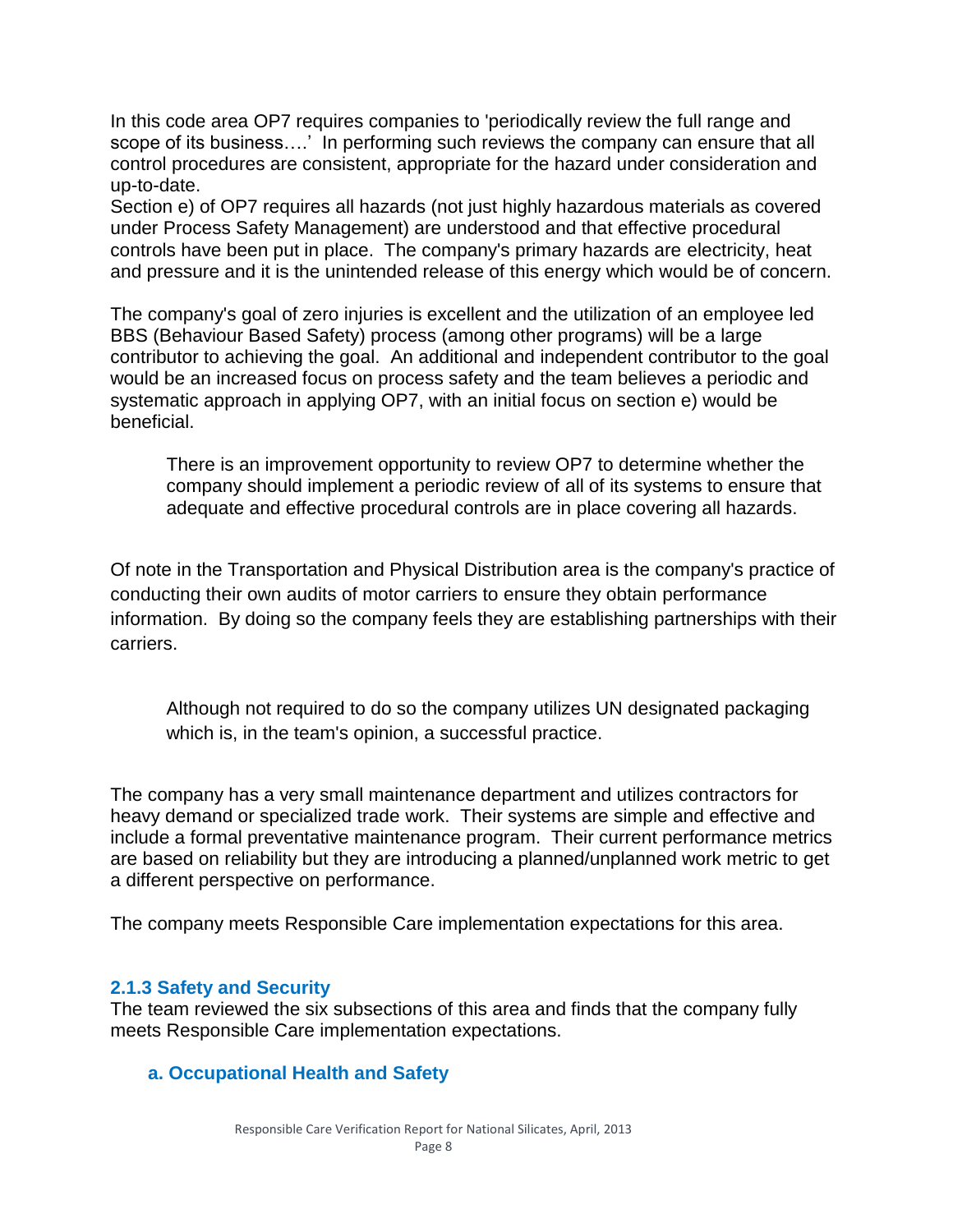The company has a comprehensive suite of programs that work towards ensuring positive outcomes related to employee health and safety. Prior to adopting a zero injury target the company's performance was typically second quartile but has since improved significantly. The company has stayed the course with its Cardinal Safety Rules (judged a best practice in the previous verification) and has improved its BBS process (also judged a best practice) by including an employee attended and led BBS conference.

<span id="page-9-2"></span>The company's support for its employees BBS effort and in particular the BBS conference held annually at a rotating North American sites, run by and for employees is a successful practice.

<span id="page-9-3"></span>The company uses the BBS system to monitor its contractors which the team views as a successful practice.

The company has an active Industrial Hygiene program and operates under designated substance programs for asbestos and silica. Monitoring has determined that nuisance dust levels during process operating conditions are well within standards but admits that the accumulation of dust into solid masses in the operating areas is a problem. The team concurs and would encourage the company to develop a program to contain the dust and clean-up process areas such that accumulated dust does not pose a tripping, slipping or visibility hazard (being able to see safety markings). The team acknowledges the company's efforts in Valleyfield to reduce dust build-up.

<span id="page-9-1"></span>There is an improvement opportunity to develop a program to diminish process dust and to develop a program to remove accumulated deposits from process areas (OP22).

#### **b. Process Safety Management**

The company does not handle quantities of List 1 or 2 chemicals and thus is at the essential level on the PSM Survey. They do have corporate resources available to handle process safety management reviews when necessary.

#### **c. Emergency Management**

The company has excellent programs to deal with site and transportation emergencies. Their annual community walk-abouts are well established at all plant sites. Although their Dislocation Policy has been created it was not available for the team to view. One option is to consider placing it in the company's Emergency Response procedures.

<span id="page-9-0"></span>There is a Finding Requiring Action that the company did not have its Dislocation Policy available. (OP38)

#### **e. Critical Infrastructure/Business Continuity**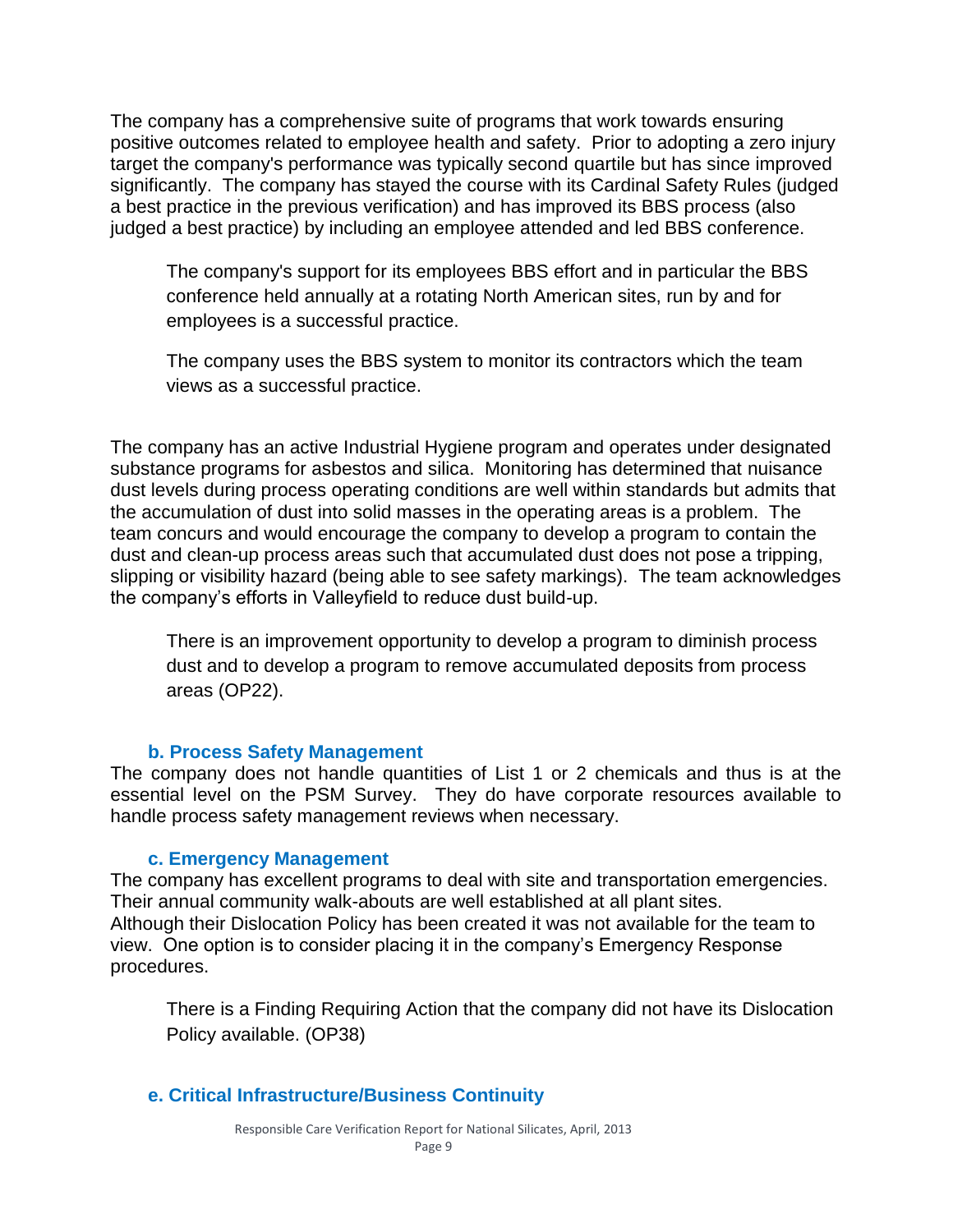The company has a pandemic plan but has not generalized it consider other types of business interruptions and align with this code area.

<span id="page-10-0"></span>There is an improvement opportunity to review the requirements of this section and modify, as necessary, the pandemic plan, to cover all code areas. Make use of CIAC's 'Business Continuity Planning Implementation Aid' to conduct the review (OP 49-55).

#### **f. Incident Reporting and Investigation**

There are no major issues in this area. The company's CAPA (Corrective Action Preventative Action) program allows for the identification, collection, reporting and analysis of incidents. The system does not, however, ensure closure.

<span id="page-10-1"></span>There is an improvement opportunity to influence corporate or to develop a local modification to track CAPA items to ensure timely closure.

#### **2.1.4 Environmental Protection**

The company's activities in this area are largely driven by the continual improvement requirements of their ISO14001 certification. They have recently found a company that takes tank bottoms that were previously landfilled at one of the US facilities. The company actively seeks to recycle material such as pallets and scrap metal. In some areas their program is inconsistent as with office and kitchen recyclables in Etobicoke.

<span id="page-10-2"></span>There is an improvement opportunity to broaden the Etobicoke recycle program to include office building recyclables.

The company fully meets Responsible Care implementation expectations for this area.

#### **2.1.5 Resource Conservation**

The company is a large user of energy (natural gas and electricity) for their furnaces. Their raw materials include water, sand and potassium and sodium carbonates to manufacture silicates. There are on-going programs to optimize the use of these resources but dramatic reductions are unlikely. However, the nature of the company's products themselves contributes to resource conservation. Two examples are product use in the de-inking of waste paper, and as an additive in tire compounds that improves gas mileage and is more environmentally friendly to produce than the carbon black that it replaces in the tire matrix.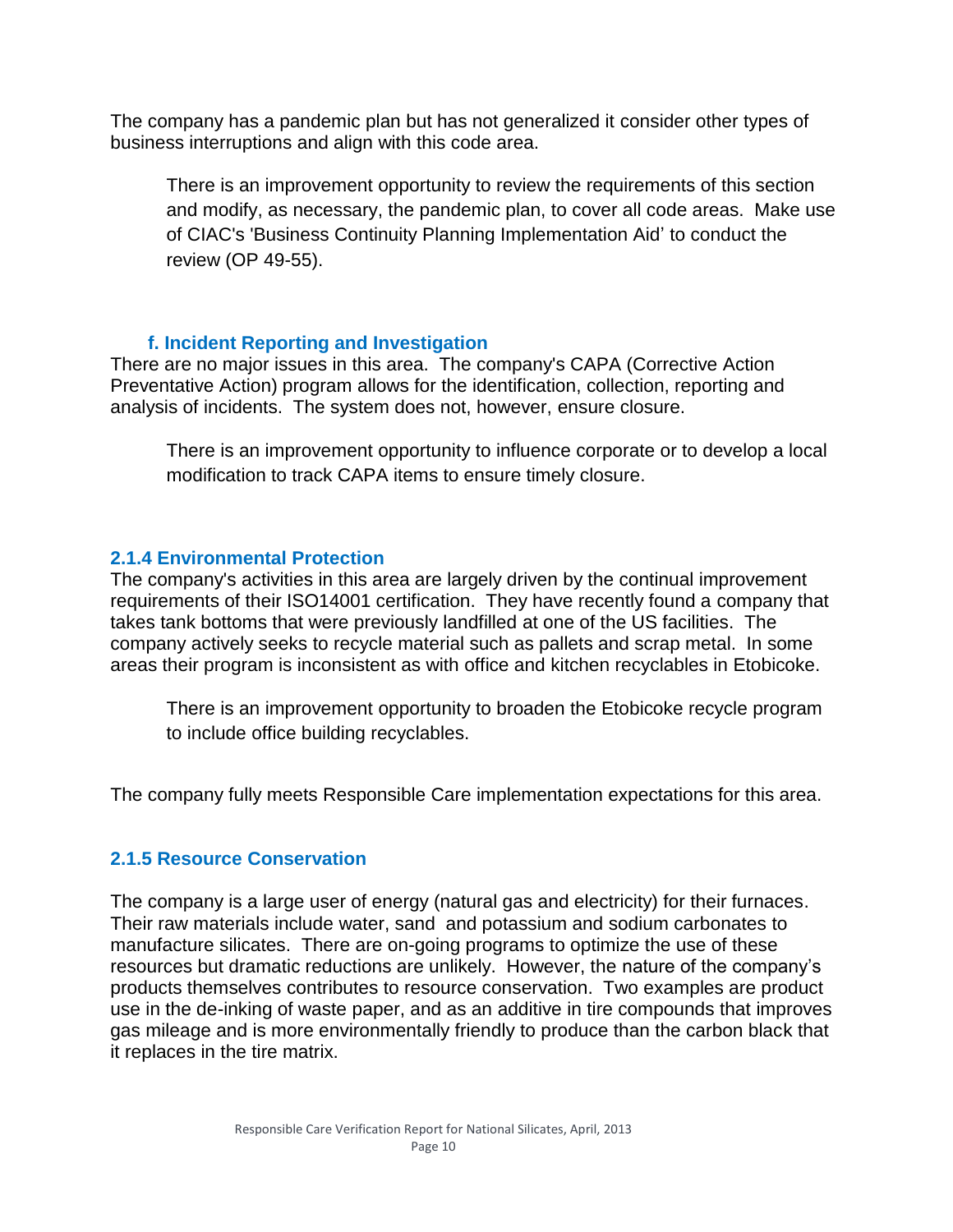<span id="page-11-0"></span>There is an improvement opportunity to develop and maintain an updated listing of products that contribute to resource conservation (and what that contribution is) and, among other objectives, to use this material in the promotion of Responsible Care.

The company meets Responsible Care implementation expectations for this area.

#### **2.1.6 Promotion of Responsible Care by Name**

The company has taken many opportunities to promote Responsible Care by name and have been particularly successful at their plant sites. As is the case with many small companies they are limited in their ability to broadly apply this code requirement. Because of this and the fact that this topic is present in all code areas a consolidation of effort may benefit the company.

<span id="page-11-1"></span>There is an improvement opportunity to consolidate and document efforts to promote Responsible Care by Name for all code areas under one company banner.

The company meets Responsible Care implementation expectations for this area.

#### 2.2 Team Observations Concerning Stewardship Code

The team was introduced to the parent organizations new Director of Sustainability and encourages the company to maintain close relations with this function.

<span id="page-11-2"></span>There is an improvement opportunity to utilize the new Director of Sustainability to assist in the promotion of Responsible Care and Sustainability in Canada to the parent organization

#### **2.2.1 Expectations of Companies**

#### **a. Research and Development (R&D) Expectations**

The company is involved in only limited R&D activity centered on technical development related to modifying existing products into new applications. Activities are governed by their new product development process. All code elements in this area were reviewed and found to meet implementation expectations.

#### **b. Expectations Beyond R&D**

The company has a corporate Product Stewardship function responsible for many aspects of this code area. There is a risk ranking process for raw materials and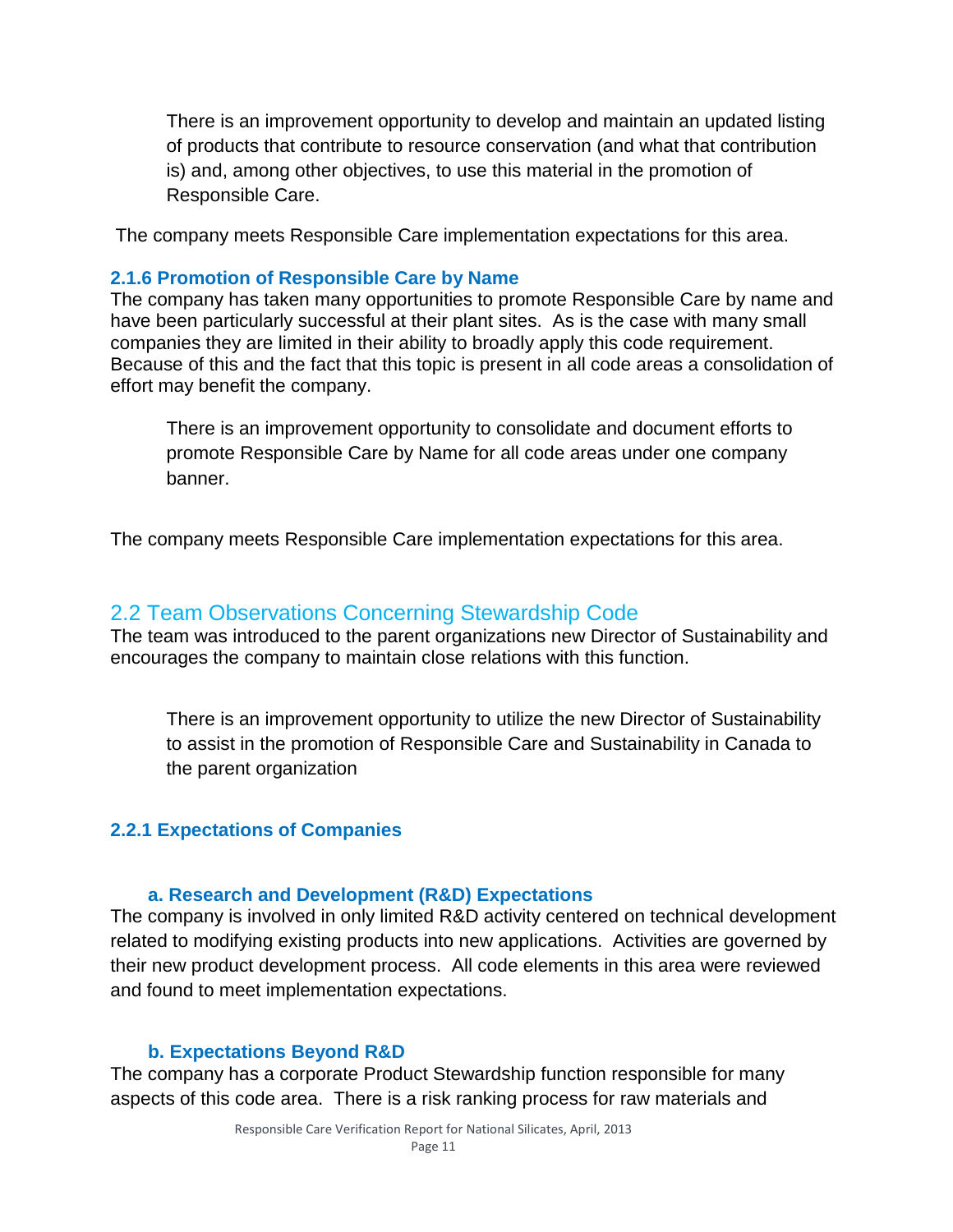products and product stewardship reviews are prioritized on a highest to lowest hazard ranking. The reviews are scheduled annually for every new or changed product. Close contact is maintained between this function and Canadian personnel when dealing with Canadian regulations.

During the team's interviews with employees many personal anecdotes or comments related to the promotion of Responsible Care were shared. Some examples are:

- resource conservation through the use of company products such as adhesives in cardboard
- local service club involvement,
- employee son, in a summer job setting, getting the Responsible Care message
- during a MOE investigation employees put answers in the context of Responsible Care

The team believes this is a somewhat untapped resource that supports the opportunity described above (2.1.6) to consolidate 'Promotion of Responsible Care by Name' activities.

The 'Security', 'Communication Through the Value Chain' and 'Historical Hazardous Waste Practices' sections were all reviewed and found to be in good order.

An example of Product Stewardship in action was provided. A shipment of product was being readied for delivery, when an employee noticed the name of a new customer on it, being a manufacturer of Chinese noodles. The employee's product knowledge alerted him to the fact that the product was not food grade material, but was destined for a food company. He alerted Customer Service and the shipment was stopped.

#### **2.2.2 Expectations with Respect to Other Parties**

The company is appropriately implemented for all code elements in this area. Although audits are required of suppliers (raw materials, carriers, warehouses, terminals and toll manufacturers), and customers the company does not make use of warehouses, terminals or toll manufacturers (one terminal is scheduled to close). Distributors generally belong to the Canadian Association of Chemical Distributors. The company keeps performance metrics on current suppliers and in the case of carriers meet with them quarterly. The company generally does not have Responsible Care wording in their commercial contracts.

<span id="page-12-0"></span>There is an improvement opportunity for the company to introduce Responsible Care wording into commercial contracts as they are renewed or written.

Responsible Care Verification Report for National Silicates, April, 2013 Page 12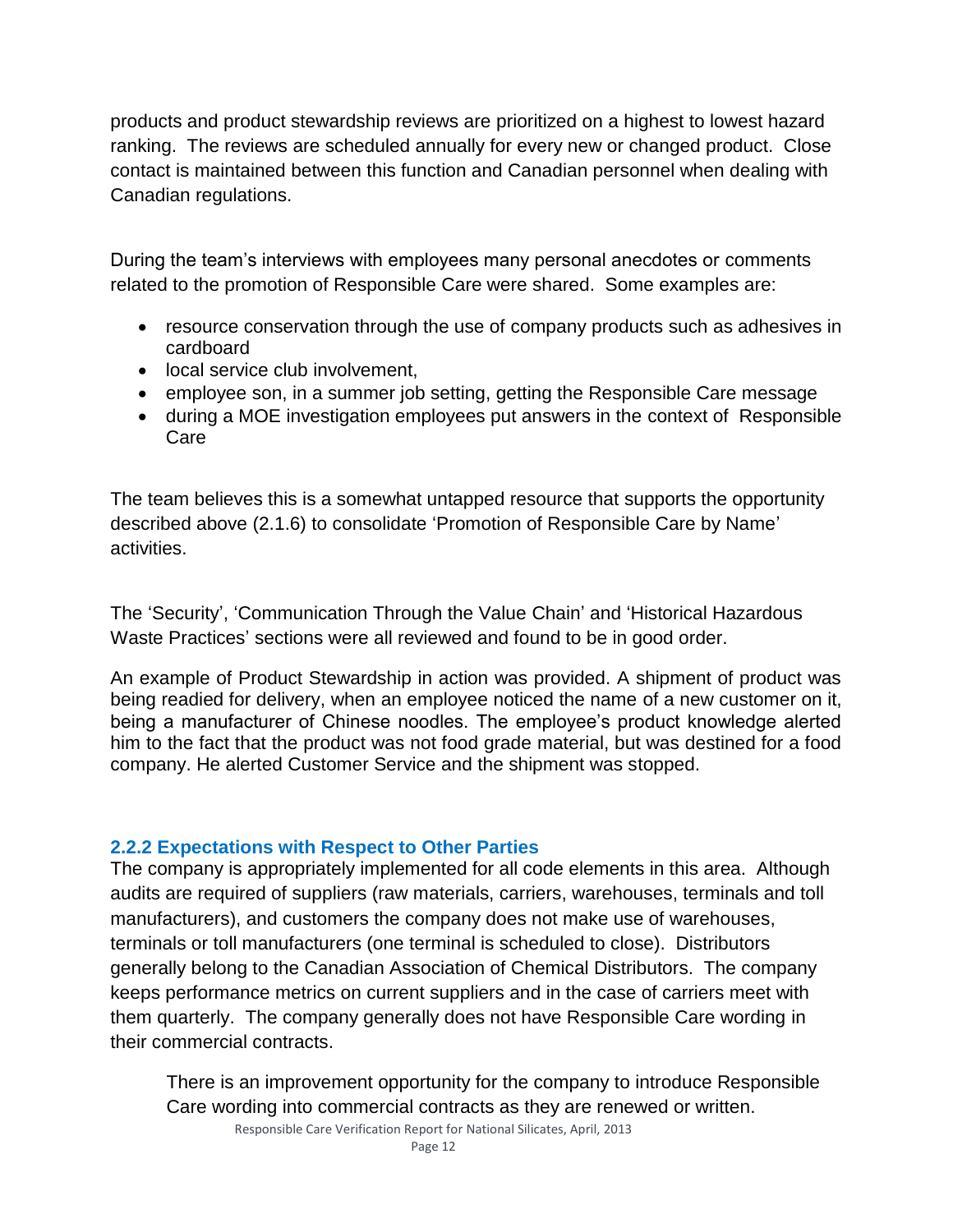## 2.3 Team Observations Concerning Accountability Code

In general the Accountability code has been well implemented with all employees interviewed by the team being enthusiastic ambassadors for Responsible Care.

#### **2.3.1 Operating Site Communities**

The team observed a very active program to engage local stakeholders. All sites (with the exception of Valleyfield) do annual walk abouts and many employees are tuned in to community events to keep the company plugged in. The company held open house events at Etobicoke and Valleyfield and by all accounts they were very successful. At Etobicoke the company moved a sign indicating the number of days since the last injury inside and a community member recalls noting its absence. Apparently it was a significant method of communicating with, at least, this individual.

<span id="page-13-0"></span>There is an improvement opportunity to return the 'days since last injury' sign to its former location since it is also a communication device for the community.

The company struggles somewhat with how and what to communicate to the community. The Responsible Care message and company results from implementation are topics to consider for communicating to the community.

<span id="page-13-1"></span>There is an improvement opportunity to formalize a regular and innovative way to communicate to the community both as a business and a Responsible Care company.

The team views the Chamber of Commerce 'Reaching Out Award' recently given to the company as a significant achievement.

#### **2.3.2 Other Stakeholders**

This area is new to Responsible Care companies but National Silicates has made some significant progress in implementing the code elements.

With the section dealing with Public Policy the company has been actively engaged with defined roles and responsibilities. However, they are not documented.

<span id="page-13-2"></span>There is an improvement opportunity to document the who, what, when, why and how often of the company's expectations on interaction with public officials

In the Finance area the company has had and has taken the opportunity to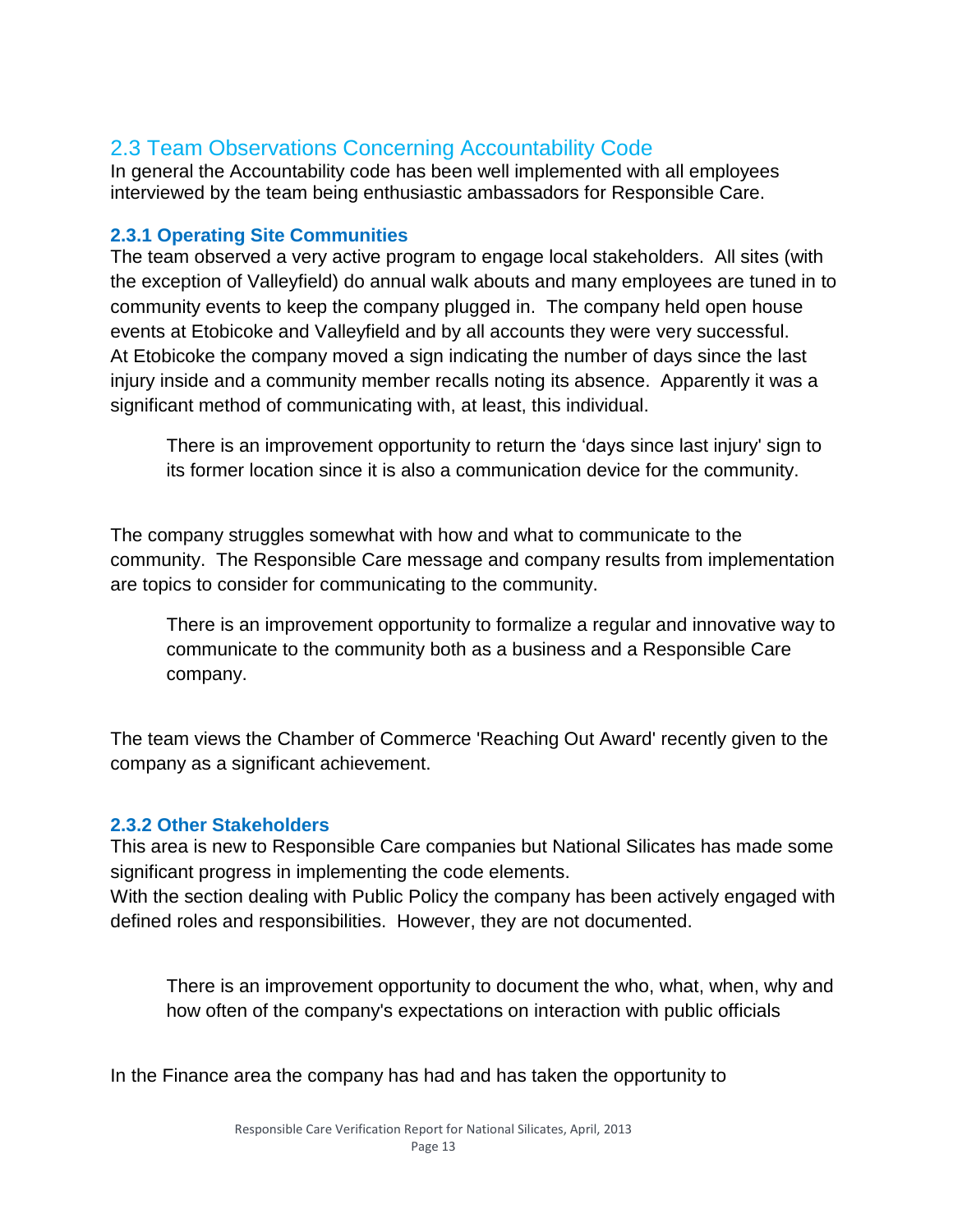communicate the Responsible Care story to a bank. This is a good model for other institutions.

<span id="page-14-0"></span>There is an improvement opportunity to present to all similar institutions, such as the company's insurance carrier, the same Responsible Care story as was presented to the bank.

With regard to the section dealing with Non-Governmental Organizations the team would make the following suggestion:

<span id="page-14-1"></span>There is an improvement opportunity to identify, understand and engage NGO's that might have an impact on operations and/or products.

Under the Business heading the team was made aware of an interaction that exemplifies what could be done in this area:

<span id="page-14-2"></span>The recent opportunity for the Valleyfield plant manager to discuss manufacturing (and Responsible Care) with representatives from a Chinese firm is a successful practice.

## 3. Team Observations on the Company Management System

It is a requirement of Responsible Care that companies have a documented, self-healing management system or systems capable of identifying and responding to deficiencies and otherwise supporting continual improvement across all company business units, functions, and sites and as a framework for implementing the Responsible Care Commitments.

The verification team studied National Silicates' management system(s) and compared and contrasted the attributes of that system(s) to those of a self-healing overall management system as discussed in the CIAC Management System Guide. The verification team's related observations to the company management system(s) are as follows:

The team found a documented (NS-HSE-000), well-structured, competent and complete Responsible Care management system. There were no major weaknesses that the team observed however, the team did note that a glossary or index to the company's web-based document management system would be useful.

#### 3.1 Observations on the PLAN Step

During the PLAN Step of the management system, the company decides what the goals of the company are and how they will be met. In determining those goals, it is expected the company will look inward, across its operations, but will also look outward,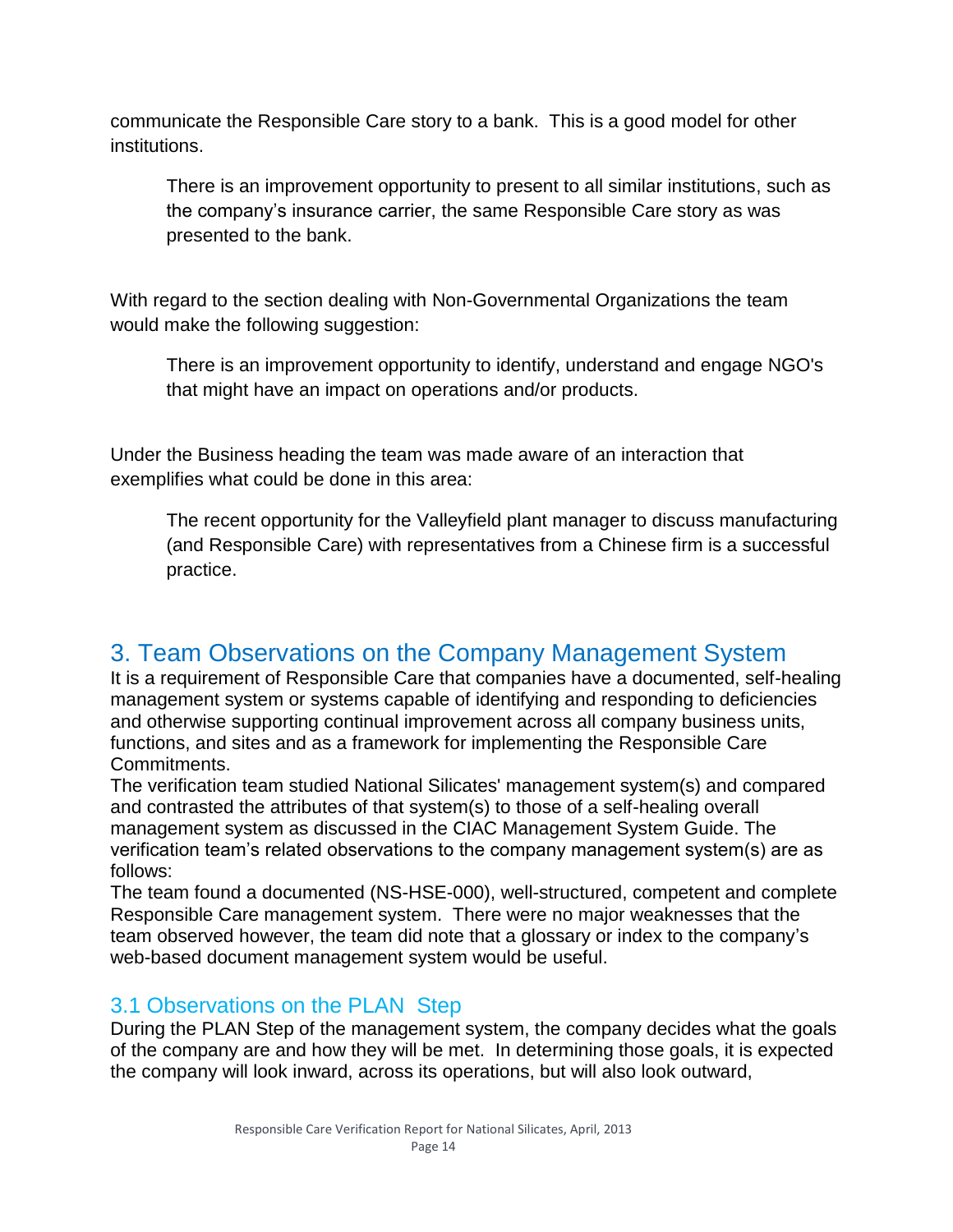considering the expectations of: stakeholders; regulatory requirements; relevant CIAC Responsible Care Commitments and supporting tools; and other industry benchmarks.

The company has thoroughly documented:

- all inputs into the management system
- company involvement with external committees that could influence the management system (identifying the committee and assigning responsibility)
- policies, procedures and work practices that cover the components of the Plan section of CIAC's Management System Guide (MSG) and
- a company response to each of the 28 "Benchmarks and Collective Expectations" as presented in Appendix F of the Responsible Care Commitments.

In considering the PLAN Step of National Silicates' management system, the verification team observed that the components exceed Responsible Care implementation expectations.

## 3.2 Observations on the DO Step

During the Do Step in the management system, the company converts the decisions of the PLAN Step into action and ensures awareness and understanding by all involved. It is expected that the company will implement an organizational structure, assign responsibilities to appropriate personnel, supply sufficient training and resources to execute planned actions and develop and document standards, procedures and programs, as applicable.

The company has corporate PQ or Canadian requirements that cover the 'Do' components as listed in the MSG.

Although not included as an improvement opportunity the team would encourage the company to routinely challenge the implementation status-quo for each code element (that is, what the company feels satisfies the intent of each code element) as presented in the company's cross-reference of management system elements and RC codes.

As indicated by the opportunities presented in 2.1.1 and 2.1.2 the team encourages the company to rethink the area of "Identification of risk, critical areas of focus" to include eMOC "Design and Construction of Facilities and Equipment" code reviews and a broader periodic review of operational controls for existing processes.

In considering the DO Step of National Silicates' management system, the verification team observed that the components fully meet Responsible Care implementation expectations.

## 3.3 Observations on the CHECK Step

During the CHECK Step in the management system, actions carried out in the DO Step are assessed to determine if they are actually being carried out according to plan, and whether they are achieving the desired outcomes and delivering continual improvement. Here, the overall management system and components will be reviewed along with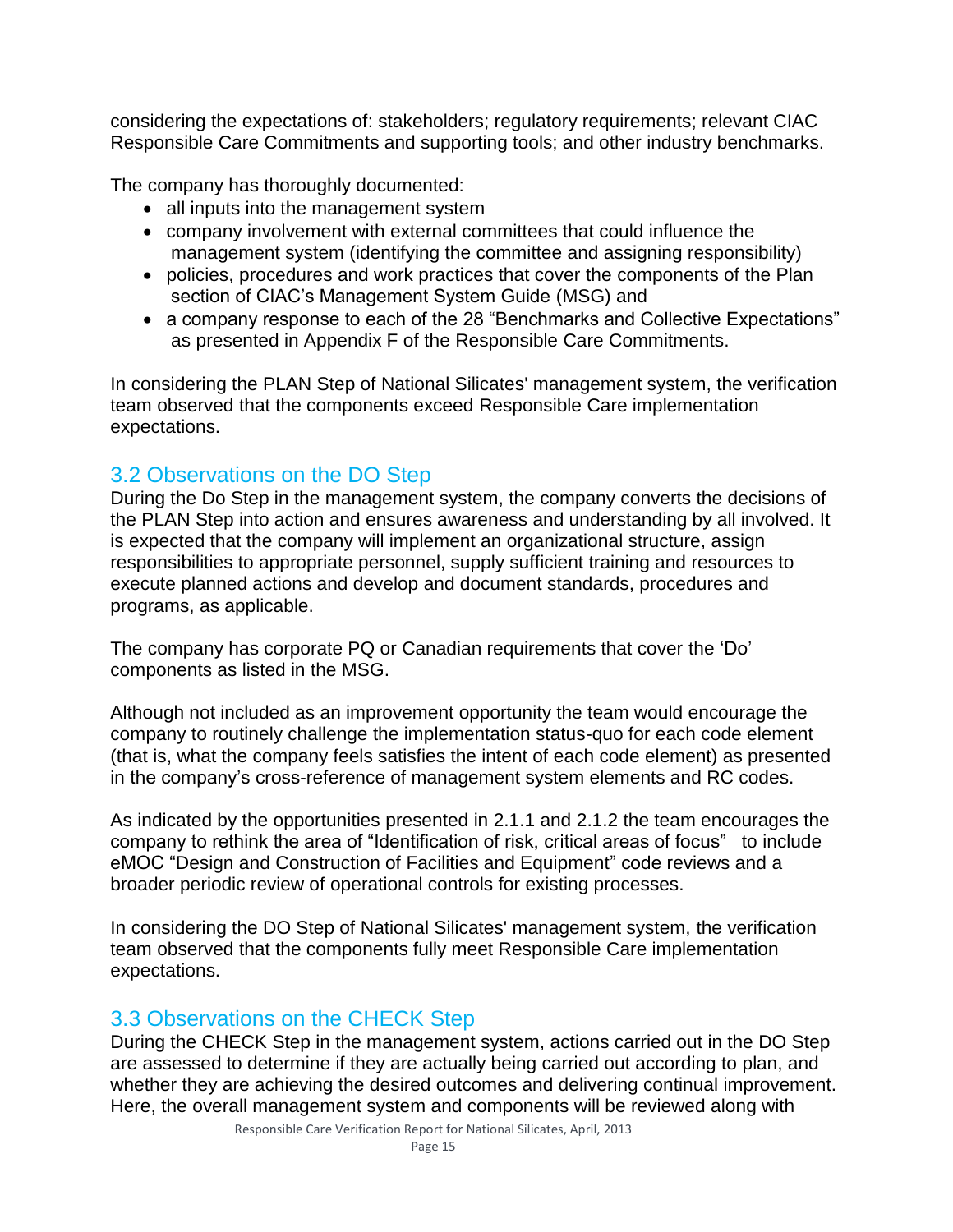employee competences for assigned responsibilities, internal and external audits will be undertaken, incidents will be assessed to identify root causes, and performance measurement will be conducted and reviewed.

The company is registered under ISO 14001 and ISO 9001 and has competent internal and external audit processes to maintain these certifications.

A Responsible Care self-assessment is conducted annually and the results are reviewed by management.

Competencies have been determined and are verified for applicable responsibilities. Incidents are thoroughly investigated and root cause analysis is utilized where appropriate.

Management reviews are routinely conducted and performance reviews are held regularly.

In considering the Check Step of National Silicates' management system, the verification team observed that the components fully meet Responsible Care implementation expectations.

## 3.4 Observations on the ACT Step

During the ACT Step in the management system, the company translates the results of the CHECK Step into corrective actions for improvement. This includes revisiting the PLAN Step to decide whether changes are need to the company's stated goals or action plans, policies and procedures for achieving those goals. Considerations when examining the Act Step include whether and how: audit and review findings are responded to; performance is communicated internally and externally; employee and contractor performance is rewarded and corrected, etc.

In considering the Act Step of National Silicates' management system, the verification team observed that the components fully meet Responsible Care implementation expectations.

## 4. Team Observations on the Responsible Care Ethic and Principles for Sustainability

Each CIAC member company is formally committed to the ethic of "*Doing the right thing, and being seen to do the right thing*." This ethic, along with the principles for sustainability are expected to guide the company's decision making and practices. In conducting the verification, the team is looking to understand how well the ethic is understood and adopted within the company, and the degree to which the principles inform the manner in which the company does its business.

The verification team carefully observed National Silicates' decision making processes and actions and compared and contrasted the attributes of those with the attributes of a company guided by the Responsible care Ethic and Principles For Sustainability as discussed in the Responsible Care Commitments (Appendix E). The verification team's related observations on the company's application of the Responsible Care Ethic and Principles for Sustainability are as follows: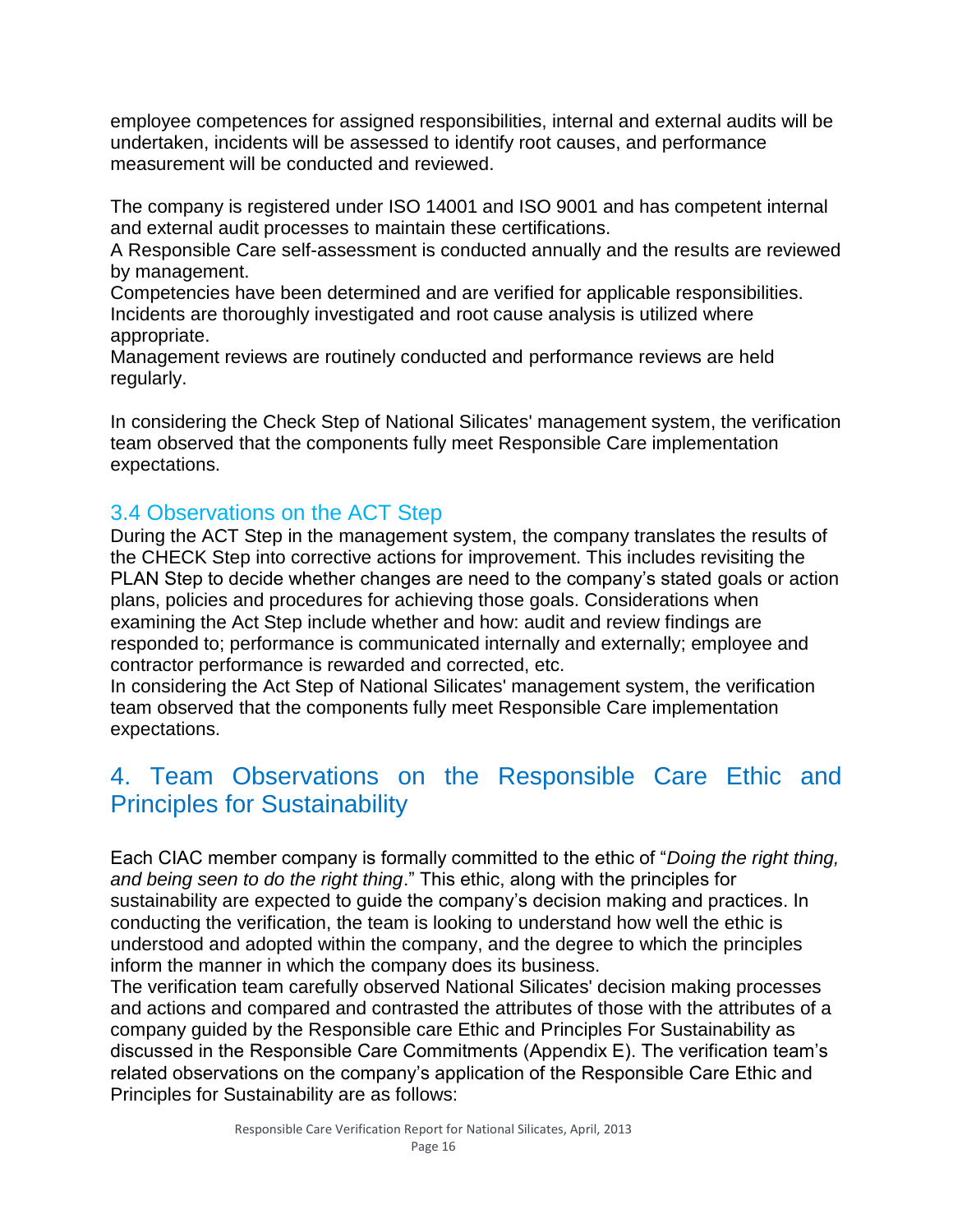The company is forward thinking in their approach to sustainability and has developed a "Sustainability Pillars" vision to help focus employees. The five pillars are Social Responsibility, Economic, Environmental, Process and Product. Each pillar has documented long term goals.

The team observed that the company has a deep commitment to align with the Ethic and Principles for Sustainability.

 work for the improvement of people's lives and the environment, while striving to do no harm;

There are many examples of how the company has applied this principle including:

- $\circ$  the recent introduction of a zero recordable injury philosophy implemented with local flavours
- $\circ$  the goal of zero level three incidents
- o the intrinsic nature of the company's products
- be accountable and responsive to the public, especially our local communities, who have the right to understand the risks and benefits of what we do;

In Etobicoke the company is involved with the Toronto West CAER group, the SEELC (South Etobicoke Environmental Liaison Committee) group (since disbanded) and SEIEA (South Etobicoke Industrial Employers Association) as well as employee involvement in groups such as Rotary. In Valleyfield the company is involved in comité de liaison (the local industry CAP) as well as the CMMI (Comité Mixte Municipalité Industries). Both major sites participate in community site tours.

- take preventative action to protect health and the environment ; The company has many HSE policies and procedures globally but their implementation and support to an employee run BBS program is laudable.
- innovate for safer products and processes that conserve resources and provide enhanced value;

There are many examples of where the company's products align with this principle including:

- o water treatment chemicals
- o drilling industry replacement chemicals
- o chemicals that allow asphalt to be used at a lower temperature thus reducing VOCs
- o personal care products such as the grit in toothpaste
- o de-inking chemicals allowing for cellulose recycling and paper adhesives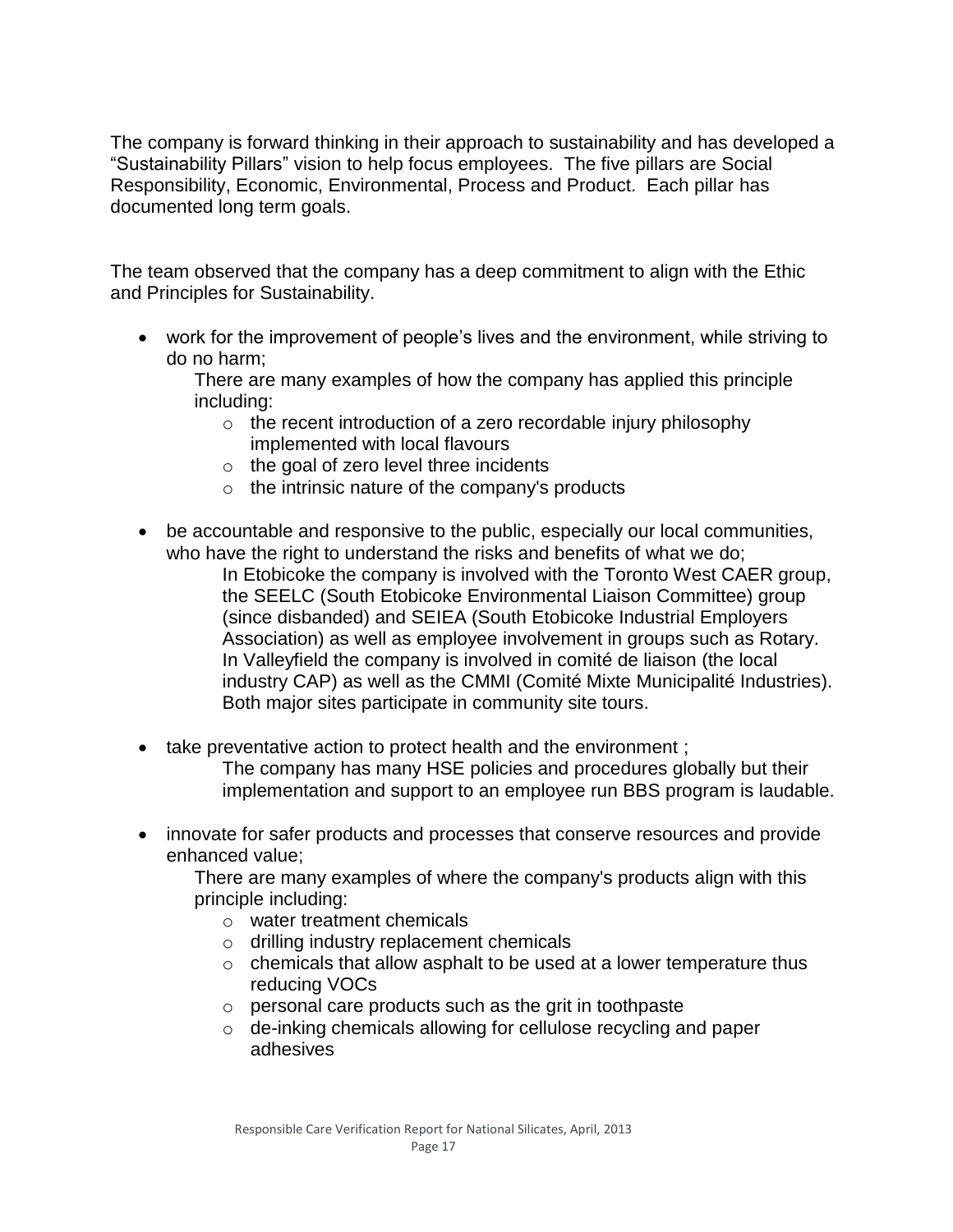engage with our business partners to ensure the stewardship and security of our products, services and raw materials throughout their life-cycles;

The company routinely engages with its business partners up and down the supply chain where stewardship of inbound materials and products are of concern. A good example is the supply of company products to the tire industry where they are used to improve gas mileage and reduce greenhouse gases.

understand and meet expectations for social responsibility;

The company has done a very good job of responding to this principle. From its charitable donation program where it matches employee donations, to its educational bursary program, hospital donations, to hiring standards related to equal pay and equal rights. Just recently the company has agreed that for all Canadian sites without a recordable incident the company will donate a tree and a park bench to a deserving location.

 work with all stakeholders for public policy and standards that enhance sustainability, act to advance legal requirements and meet or exceed their letter and spirit;

The company has been involved with all CIAC activities in this area and often works on its own to align with this principle

 promote awareness of Responsible Care, and inspire others to commit to these principles.

The company is committed to promoting Responsible Care which the team observed during the interviews. For a small company this can be a struggle but they are committed to focusing on this area in the future.

## 5 Verification Team Conclusions

As a result of the examination conducted, and in consideration of the observations communicated within this report, the verification team is of the opinion that the Responsible Care Ethic and Principles for Sustainability are guiding company decisions and actions, and that a self-healing management system is in place to drive continual improvement. The team believes that the company is capable of responding to the Finding Requiring Action identified during the verification and discussed in detail in the report. The verification is complete and no further involvement is required by the verification team.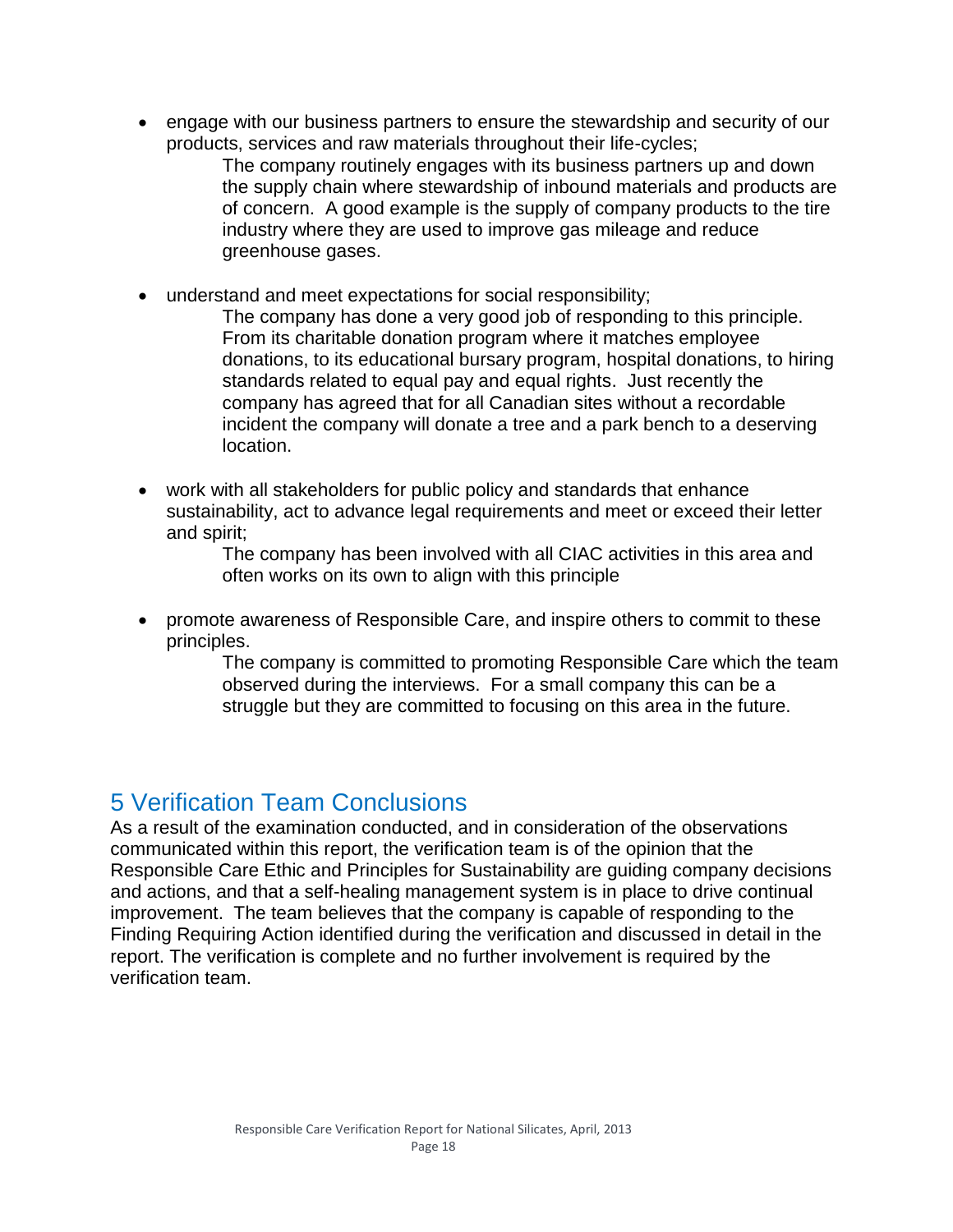## Attachment 1: Company Response to Verification Team Report

On behalf of National Silicates I have reviewed this verification report. The observations and conclusions contained in the report have been discussed with the verification team.

The verification process was very thorough and National Silicates will be reimplementing a dislocation policy to ensure full compliance with the expectations of the codes of practice.

National Silicates will communicate the results of the verification exercise with its CIAC peers at their next meeting, and will discuss the verification results with our stakeholders, including those representing communities near our operating sites. We will give consideration to the Improvement Opportunities identified by verification team and will assist the CIAC in communicating and sharing the identified Successful Practices to other CIAC members. Plans will be developed and implemented to respond to the Findings Requiring Action identified by the verification team. Our progress in implementing those plans will be discussed when preparing our Annual Statement of Re-Commitment to Responsible Care, and communicated to the verification team at the time of our next verification.

*Jennie Houle Manager, Health, Safety and Environment National Silicates May 22, 2013*